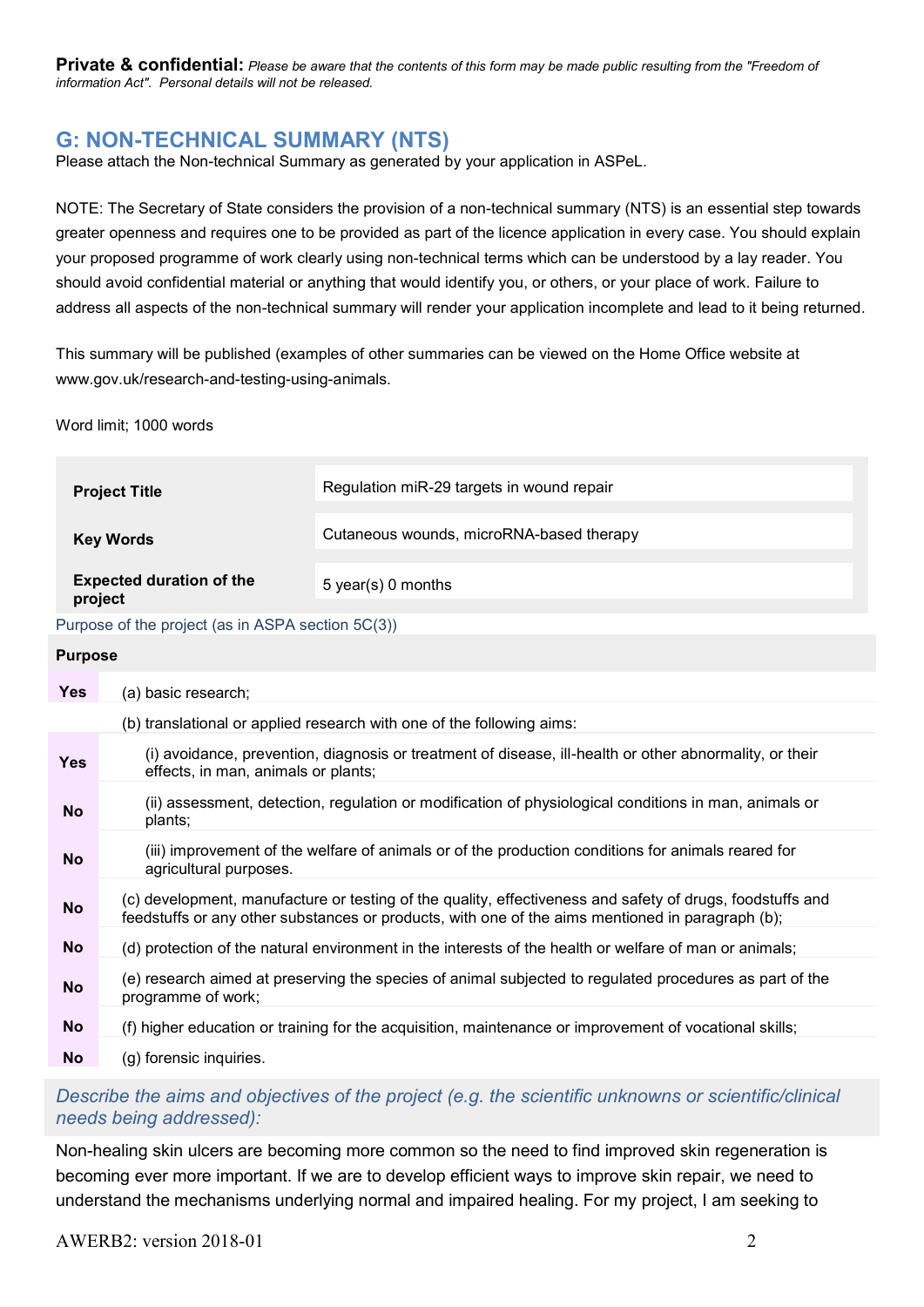Private & confidential: Please be aware that the contents of this form may be made public resulting from the "Freedom of information Act". Personal details will not be released.

further describe functions of small ribonucleic acids (RNA) molecules, miR-29s, which I identify as regulators of the top layer of the skin called the epidermis. Our aim is to develop new ways to promote wound healing, caused by massive burns, reconstructive surgery, genetic diseases of the skin, or diabetes. The long-term goal of the project is to utilize miR-29 to improve skin regeneration in patients suffering from large acute wounds, bedsores, and diabetic ulcers.

Our overall objectives are to:

1. Identify the underlying molecular mechanisms that contribute to dysregulated wound healing.

2. Contribute to scientific knowledge related to chronic wounds.

3. Identify potential new therapeutic strategies to promote healing in diabetic and elderly humans and animals.

## What are the potential benefits likely to derive from this project (how science could be advanced or humans or animals could benefit from the project)?

We hope this study will develop the potential for gene and cell-based therapies to aid patients with chronic wounds and reduce the need for limb amputation. In addition, we hope this study will benefit animals with diabetes and elderly animals, particularly pet dogs and cats, which like human patients, develop complications associated with chronic wounds.

### What types and approximate numbers of animals do you expect to use and over what period of time?

Over a 5 year period: 2720 mice (2400 for breeding purposes and 320 for experimental procedures)

## In the context of what you propose to do to the animals, what are the expected adverse effects and the likely/expected levels of severity? What will happen to the animals at the end?

Animals will be monitored for adverse events using score sheets developed in conjunction with the NVS and NACWO. This will allow objective measurement of clinical signs associated with the adverse event to determine when the humane end-point has been reached. A rapid reduction in body weight (>15%), loss of appetite for greater than 24h, subdued behaviour and pilo-erection for up to 24h will result in the animal being culled by schedule 1 killing or exsanguination under terminal anaesthesia. This study is designed to understand how microRNAs control normal wound environment and how this mechanism can be potentially used to improve a diabetic or aged wound environment. Anaesthetised mice will two receive small (6 mm diameter) wounds on their skin so that we can compare the processes involved in wound healing in wildtype (normal) mice with the miR29a deletion. We will apply the short nucleotides to the wounds that we believe will enhance wound healing, in order to find the best treatment for chronic wounds. After surgery, mice will be provided with pain relief and monitored closely for any signs of distress. Distress in mice after this type of surgery is very rare, however, if there is any indication of suffering we will seek veterinary advice. Strategies to minimise adverse effects due to our treatment, as well as minimise the number of animals needed for these studies include testing the effects of the factors we are putting on the wounds in cell culture first. In this way we will be able to identify the most promising candidate factors without using animals. This will reduce the chances of inducing an adverse effect and reduce the number of animals needed to accomplish the objective.